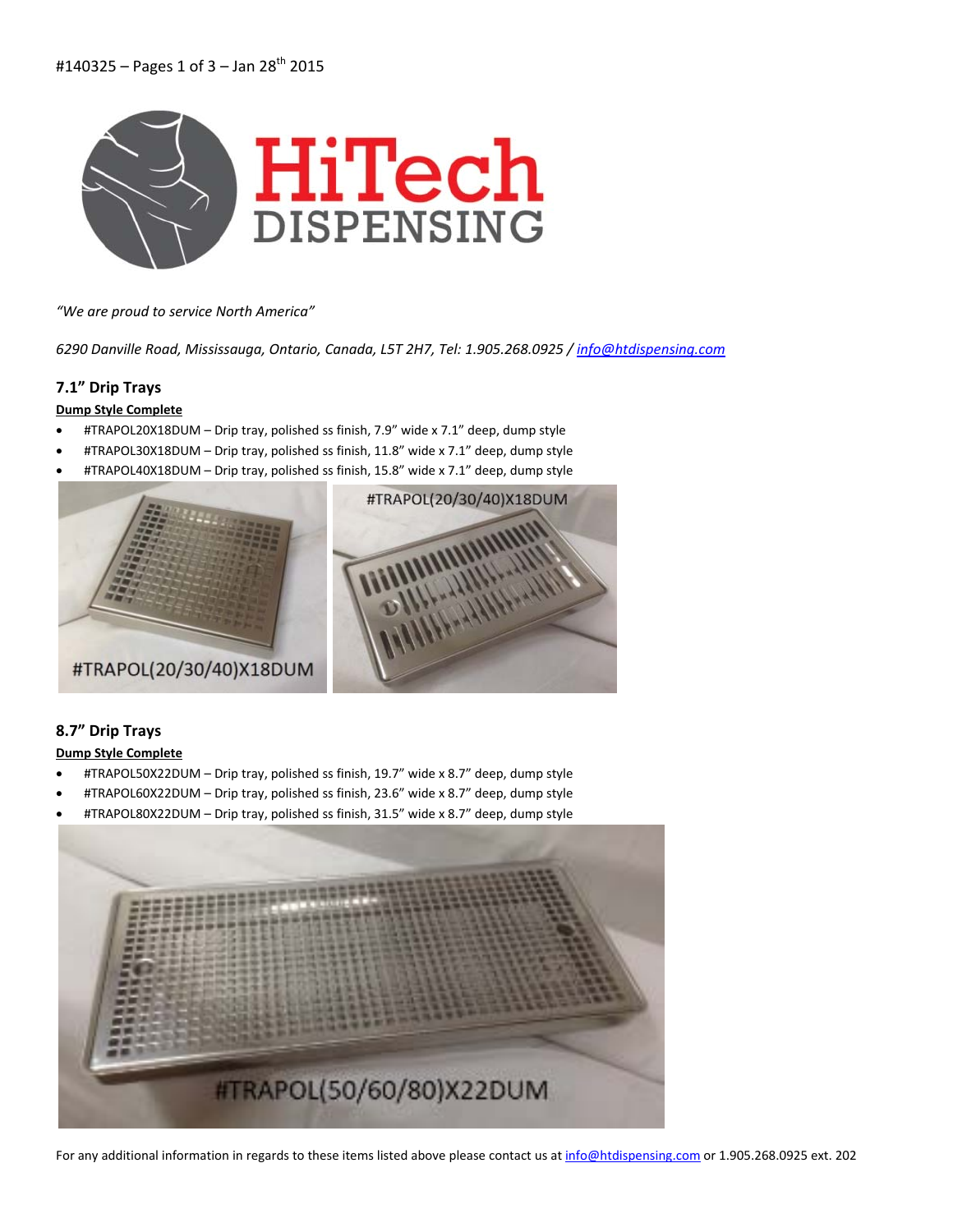

*"We are proud to service North America"*

*6290 Danville Road, Mississauga, Ontario, Canada, L5T 2H7, Tel: 1.905.268.0925 / info@htdispensing.com*

## **7.1" Drip Trays**

### **Drain Style Complete**

- #TRAPOL20X18DRA Drip tray, polished ss finish, 7.9" wide x 7.1" deep, drain assembly
- #TRAPOL30X18DRA Drip tray, polished ss finish, 11.8" wide x 7.1" deep, drain assembly
- #TRAPOL40X18DRA Drip tray, polished ss finish, 15.8" wide x 7.1" deep, drain assembly



# **8.7" Drip Trays**

### **Drain Style Complete**

- #TRAPOL50X22DRA Drip tray, polished ss finish, 19.7" wide x 8.7" deep, drain assembly
- #TRAPOL60X22DRA Drip tray, polished ss finish, 23.6" wide x 8.7" deep, drain assembly
- #TRAPOL80X22DRA Drip tray, polished ss finish, 31.5" wide x 8.7" deep, drain assembly